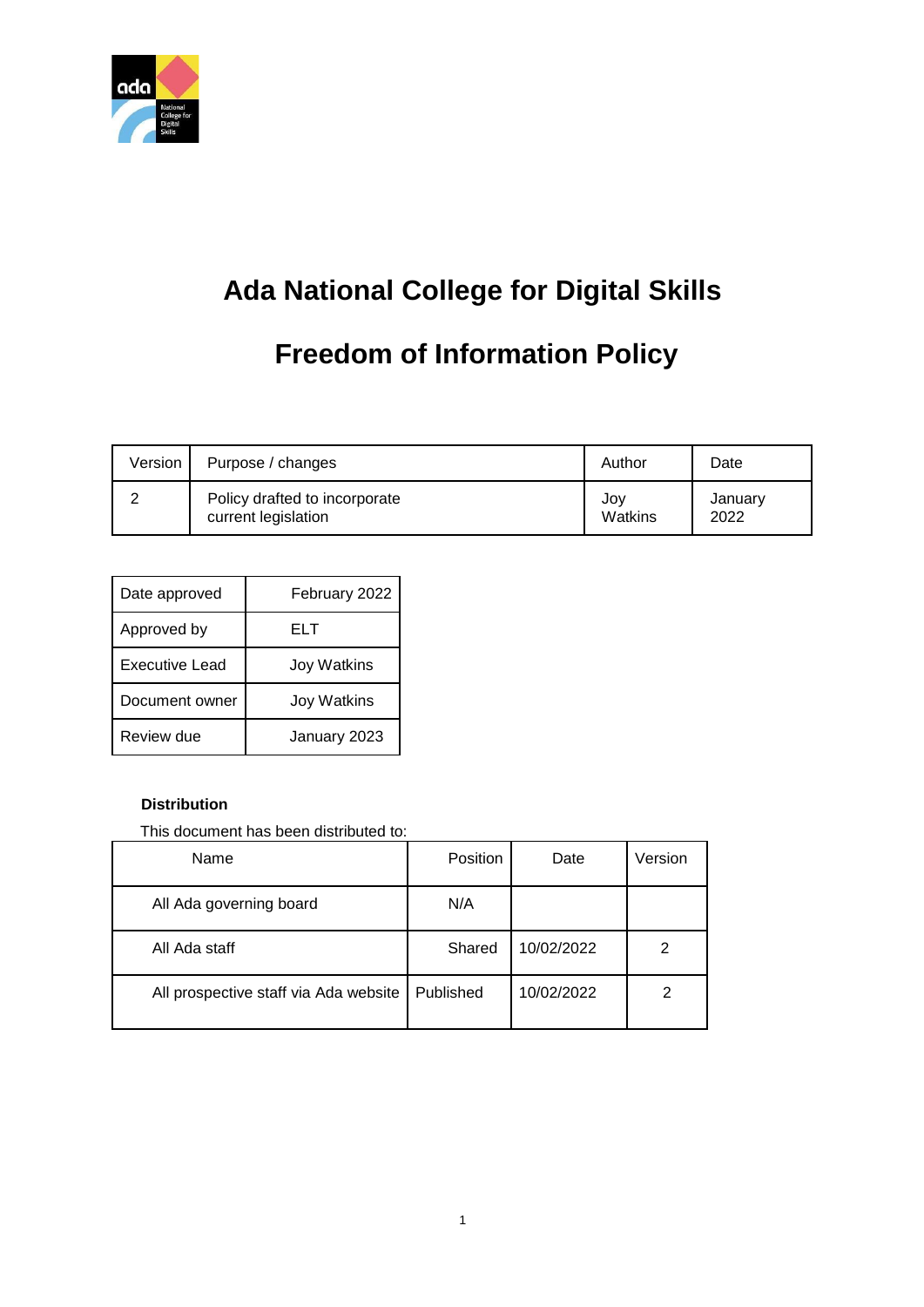

#### **TABLE OF CONTENTS**

| 1.  | <b>INTRODUCTION</b>                        | $\overline{2}$ |
|-----|--------------------------------------------|----------------|
| 2.  | <b>SCOPE</b>                               | $\overline{2}$ |
|     | 3. ROLES AND RESPONSIBILITIES              | 3              |
|     | 4. PUBLICATION SCHEME                      | 3              |
|     | <b>5. CODES OF PRACTICE</b>                | 3              |
|     | 6. HANDLING AND TRACKING OF REQUESTS       | 3              |
|     | 7. EXEMPTIONS AND THE PUBLIC INTEREST TEST | $\overline{4}$ |
|     | 8. PERSONAL INFORMATION                    | $\overline{4}$ |
|     | 9. THIRD PARTY INFORMATION                 | 5              |
| 10. | <b>FEES</b>                                | 5              |
| 11. | <b>COMPLAINTS</b>                          | 5              |
|     |                                            |                |

#### <span id="page-1-0"></span>**1.** INTRODUCTION

The Freedom of Information Act 2000 imposes a duty on public authorities such as Ada, the National College for Digital Skills:

- 1 To confirm or deny that the information requested is held.
- 2 If the information is held, to communicate it to the applicant.

Anyone may make a request in writing for recorded information held by or on behalf of Ada, and Ada must comply promptly and in any case within 20 working days. Unless subject to one of 23 exemptions described by the Act, the information must be provided. The Information Commissioner's Office is the independent regulatory authority for the Act, and the avenue of appeal for requests that have not been resolved to the applicant's satisfaction.

## <span id="page-1-1"></span>**2.** SCOPE

The purpose of this document is to define Ada's Freedom of Information Policy:

- The duties imposed by the Act and how Ada intends to discharge those duties
- Responsibility for ensuring compliance
- Complaints and appeals.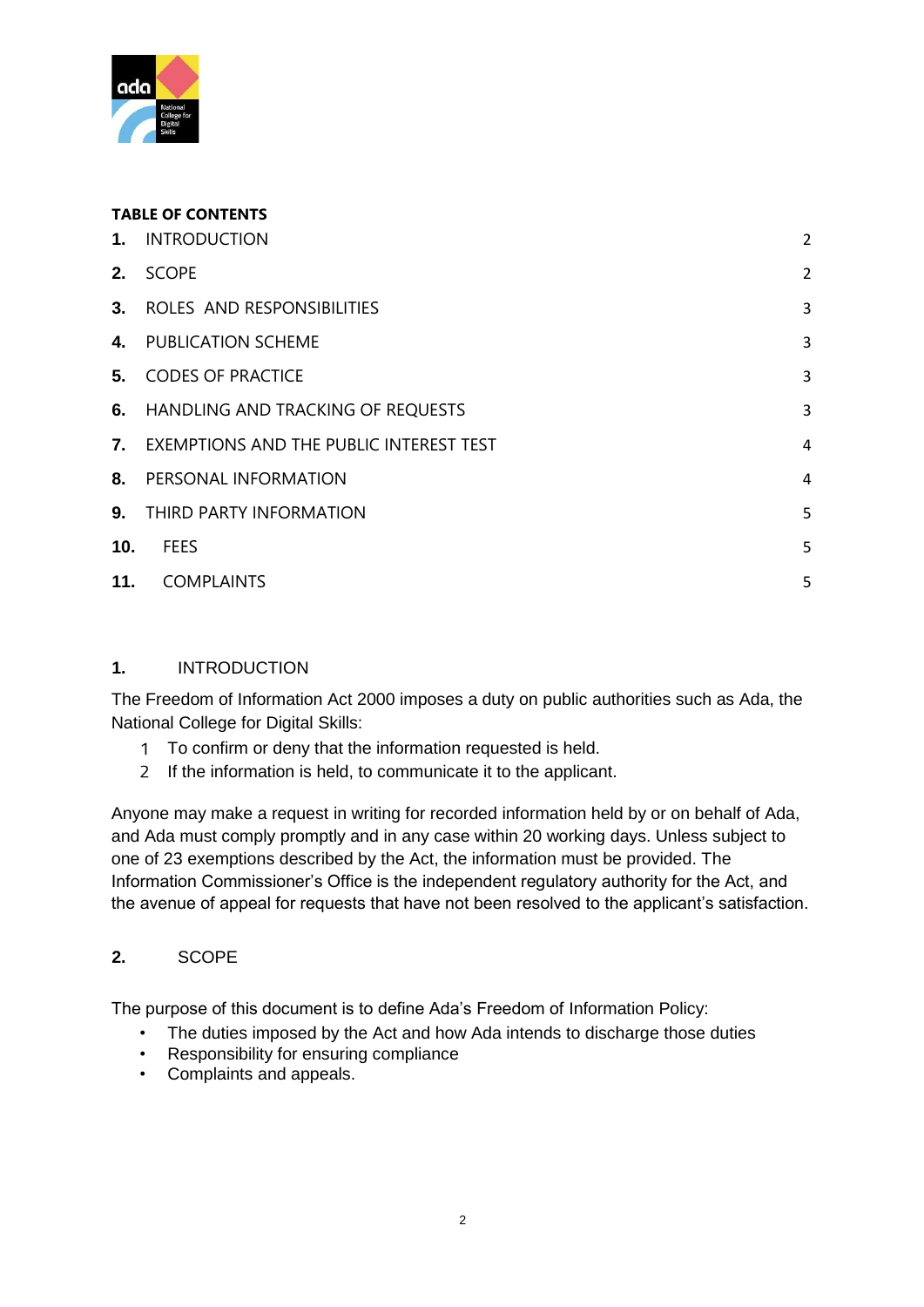

## <span id="page-2-0"></span>**3.** ROLES AND RESPONSIBILITIES

Ada's Director of Finance and Operations has overall responsibility for Freedom of Information in Ada.

The Qualified Person for determining the application of Section 36 (prejudice to the effective conduct of public affairs) is the Dean.

#### <span id="page-2-1"></span>**4.** PUBLICATION SCHEME

Ada aims to publish information in line with the model publication scheme for colleges of Further Education set out by the ICO. The Scheme will be reviewed annually and in line with any revised guidance issued by the ICO.

A disclosure log will also be maintained on the website where documents provided in response to requests will be published for viewing or downloading.

#### <span id="page-2-2"></span>**5.** CODES OF PRACTICE

Ada will comply with the Act, and handle requests in accordance with the Codes of Practice issued under Sections 45 and 46 of the Act.

The Section 45 Code provides guidance for public authorities on best practice in meeting their responsibilities under Part 1 the Act. It sets the standard for all public authorities when considering how to respond to Freedom of Information requests

The Section 46 Code explains the good practice public authorities should follow in records management. The Director of Finance and Operations is responsible for implementing Ada's approach to records management.

#### <span id="page-2-3"></span>**6.** HANDLING AND TRACKING OF REQUESTS

The Director of Finance and Operations is responsible for the processing and monitoring of Freedom of Information requests.

The dedicated routes for information requests are:

By post to: By email: **Ada. National College for Digital Skills** info@ada.ac.uk **Broad Lane London N15 4AG**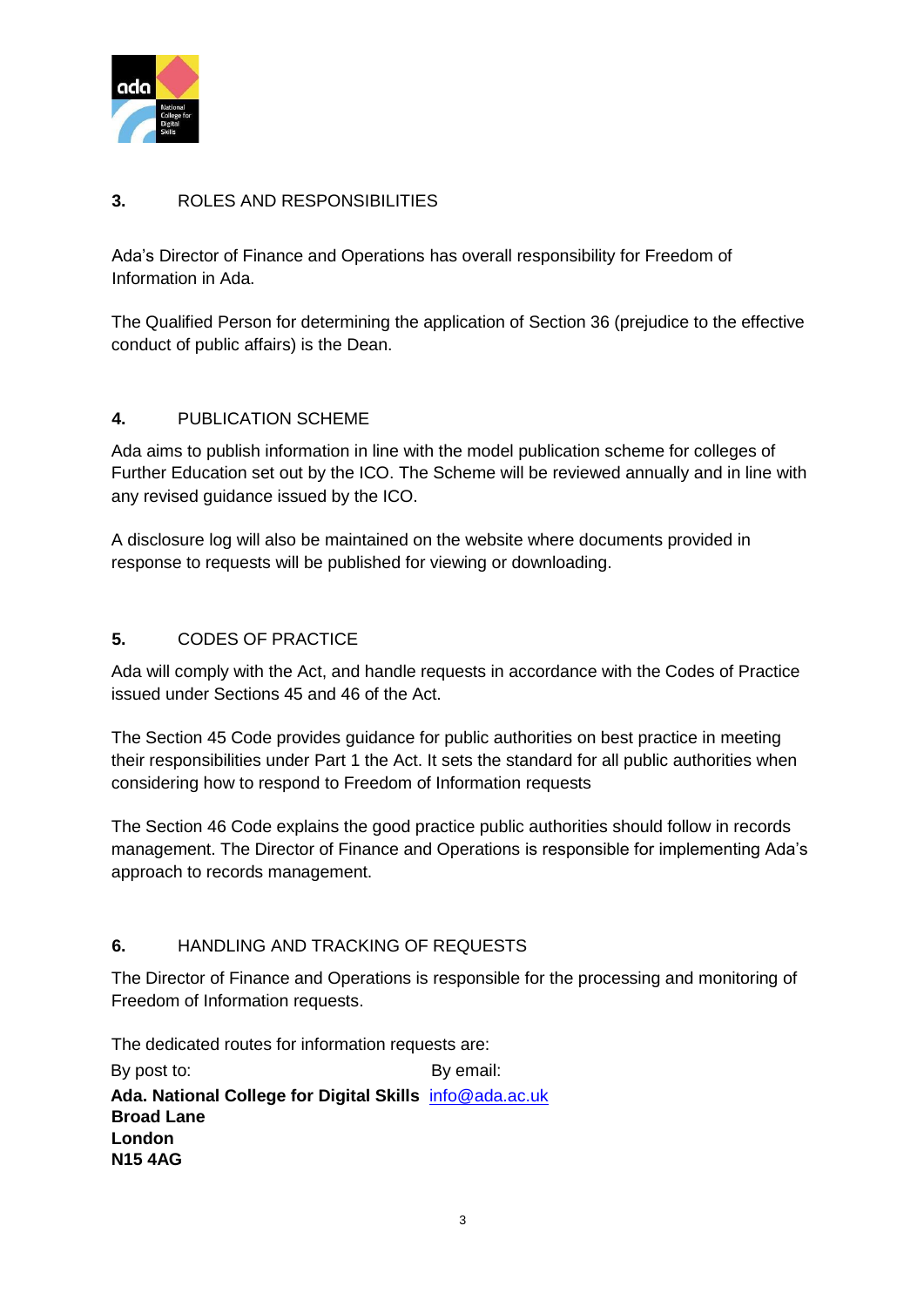

All Freedom of Information requests will be logged and tracked by the Director of Finance and Operations. This will aid identification of repeat, similar or vexatious requests. Multiple requests for information on a particular subject will lead to consideration for its addition to the Publication Scheme during the annual review.

Where there is reason to believe that some or all of the information requested is held by another public authority, Ada will contact the applicant and provide information about where to re-direct the request. In some cases the request may be transferred directly to the other authority.

## <span id="page-3-0"></span>**7.** EXEMPTIONS AND THE PUBLIC INTEREST TEST

There are 23 exemptions from the right of access. Some are designated 'absolute', meaning that if an absolute exemption applies, the duty to provide the information does not apply. Most are known as 'qualified' exemptions and require a public interest test to be applied, to decide whether the public interest in withholding the information outweighs the public interest in disclosing it.

Where an exemption is deemed to apply to some or all of the information requested, the applicant will be notified in writing. The relevant exemption will be cited and any information that is not exempt will be provided.

Since the Act contains a presumption in favour of disclosure, in cases where there is equal weight between withholding information and disclosing it, the information will be disclosed.

In determining whether disclosure would be likely to prejudice the effective conduct of public affairs (Section 36 of the Act), and the balance of the public interest, the designated Qualified Person will decide. In Ada this is the Dean.

If legal opinion is thought to be necessary, it will be sought by the Dean.

## <span id="page-3-1"></span>**8.** PERSONAL INFORMATION

Where an applicant makes a request for his or her own personal data, the data is absolutely exempt and the request will be treated as a subject access request under the Data Protection Act.

If the information requested includes personal information about a third party, the college will consider whether disclosing the information would contravene the UK GDPR data protection principles.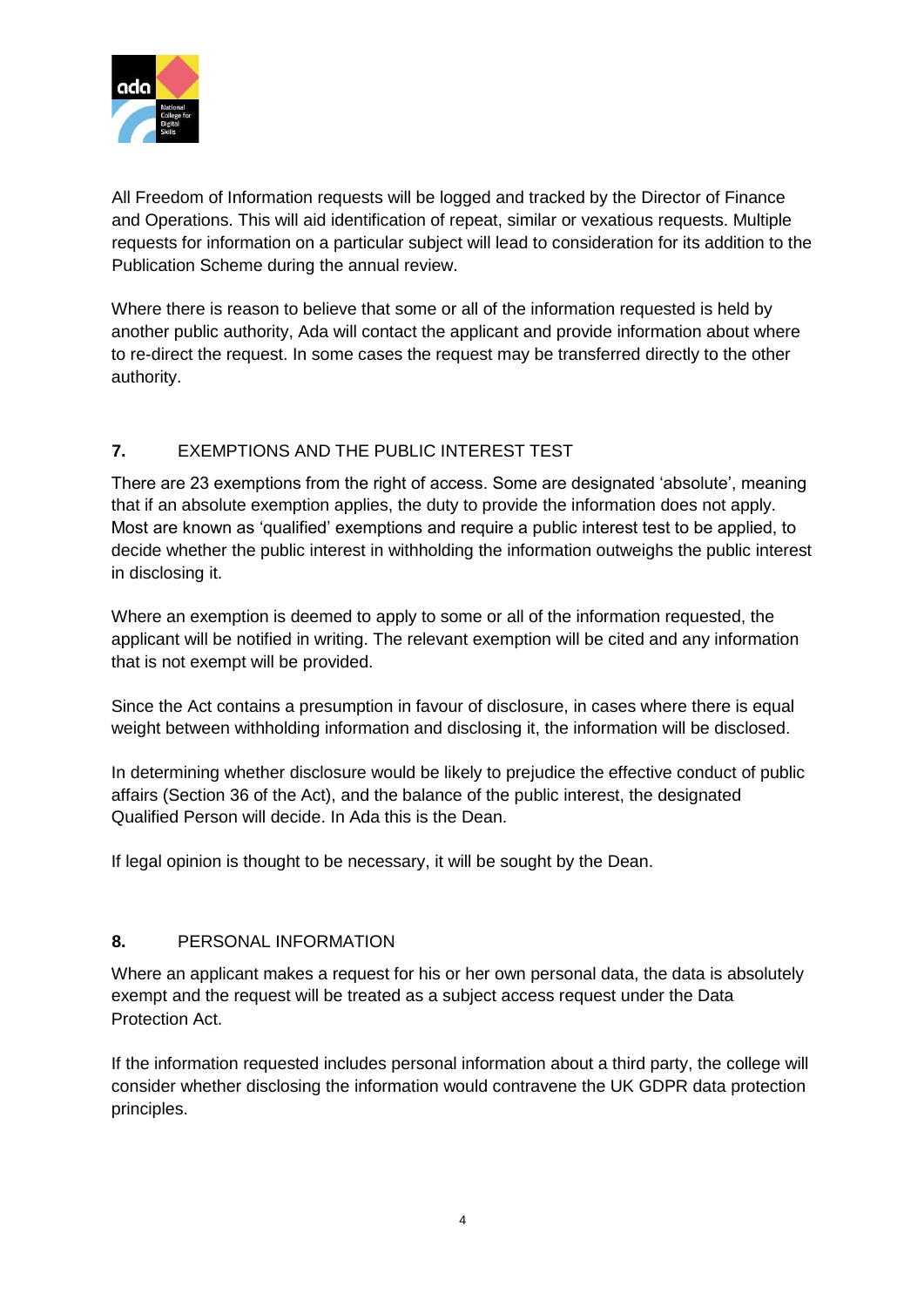

#### <span id="page-4-0"></span>**9.** THIRD PARTY INFORMATION

Where requests relate to persons other than the applicant and Ada, or disclosure may affect the interests of persons other than the applicant or Ada, Ada will, where appropriate, consult the third party promptly in order to determine whether an exemption applies, and to aid the decision on disclosure. However, the decision will be made entirely by Ada

### <span id="page-4-1"></span>**10.** FEES

Ada will follow the Freedom of Information and Data Protection (Appropriate Limit and Fees) Regulations 2004. Accordingly, all requests that cost less than £450 to process (the 'appropriate limit') will be complied with free of charge.

If the estimated cost of compliance exceeds £450, the duty to comply with the request does not arise. Such requests may be refused. However, mindful of the duty to provide advice and assistance, where the cost of complying with a request would exceed the appropriate limit, the applicant will be helped, if possible, to modify or re-focus the request in order to bring the cost below the limit.

In calculating the cost of a request, Ada may only take into account the time taken to determine whether it holds the information, and to locate and retrieve it. It may not take into account the time taken to consider exemptions and to seek and obtain legal advice, to consider whether a request is vexatious, to obtain authorisation to provide the information or to calculate fees. Costs are calculated at an hourly rate of £25, the equivalent of two and a half working days.

Where communication costs (such as postage, photocopying, printing, CDs etc.) are less than £35 the information will be provided free. The applicant will be charged in full for these costs above that level. A fees notice will be issued, which must be paid within three months. During this period the 20 working day clock is stopped, and re-starts when the fee is received. If the fee is not paid, Ada is released from its obligation to provide the information.

Ada will not charge for information listed on its Publication Scheme except where specifically indicated on the Scheme.

## <span id="page-4-2"></span>**11.** COMPLAINTS

Any written reply from the applicant expressing dissatisfaction with Ada's response to a request will be treated as a complaint, whether or not the applicant has expressly stated a wish to have the decision reviewed. This includes appeals against decisions to withhold information. The Director of Finance and Operations is initially responsible for handling complaints. A response will be provided within 20 working days. The Director of Finance and Operations can be contacted via finance@ada.ac.uk